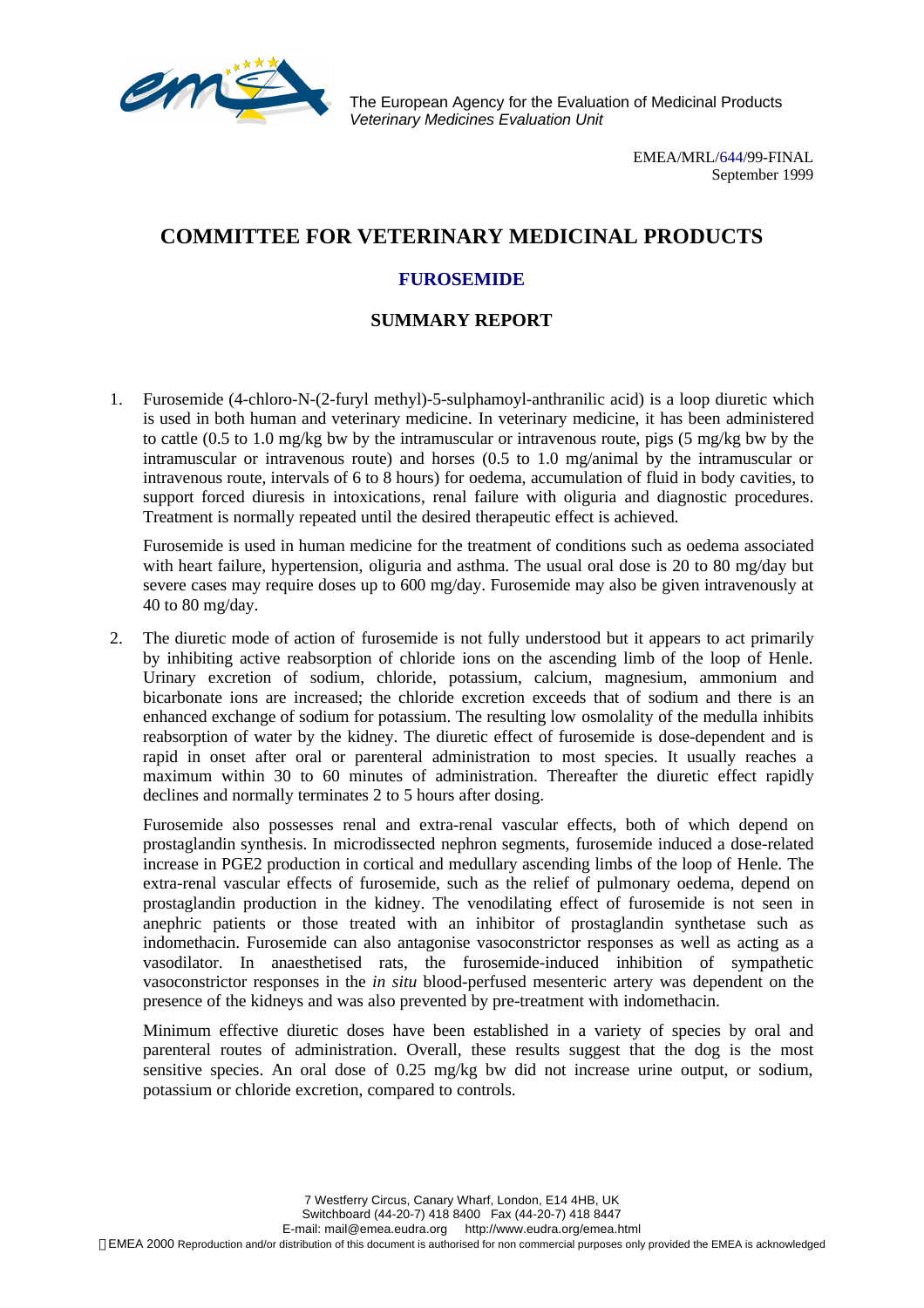3. After single oral administration of  $35S$ -furosemide to rats at doses of 1 to 10 mg/kg bw, maximal plasma concentrations were measured at 20 minutes. Within 24 hours 16 to 34% and 44 to 54% of the oral dose was excreted in the urine or faeces, respectively. Tissue levels in rats after oral administration of <sup>35</sup>S-furosemide, were highest in liver and kidney and not significantly different after single or repeated administration. Radiolabel concentration in tissues did not significantly increase after daily oral dosing for up to 10 days. Biliary excretion in rats was only about 0.4% of the dose. However, in Swiss mice, biliary excretion as high as 30% was reported after oral doses. Thirty minutes after oral administration of 20 mg/kg bw furosemide to dogs, a  $C_{\text{max}}$  value of 22.73  $\mu$ g/kg was observed. The oral bioavailability was estimated to be approximately 77%. The volume of distribution was low (less than 0.7 l/kg) suggesting limited distribution to the tissues. Furosemide was extensively bound to plasma protein (91%). The half-life for elimination was 1.42 hours after oral dosing. Excretion was rapid and almost complete (98 to 99%) within 3 days. In Rhesus monkeys, absorption was rapid, but incomplete with maximum plasma levels within 1 hour of dosing after an oral dose of 5 mg/kg bw. Plasma profiles did not change on repeated dosing. Maximum levels of radiolabel were found in the liver and kidney. There was a single disposition phase (half-life 10 hours). There was no evidence of accumulation from comparing tissue levels after a single or 20 daily doses.

Cattle were given an intramuscular injection of 1 mg furosemide/kg bw/day on 2 consecutive days and the concentrations of furosemide in plasma determined by HPLC with fluorescence detection. Animals were killed at 4, 8 and 12 day time points after dosing. Plasma samples collected 15 minutes after the first and second dose administrations contained between 891 to 2314 µg/ml and 1350 to 2482 µg/mg, respectively. Samples collected 60 minutes after the first and second doses contained between 508 to 1251  $\mu$ g/ml and 538 to 985  $\mu$ g/mg respectively, all other plasma samples containing furosemide concentrations below the limit of quantification of 54.5 µg/kg.

Two lactating cattle, given a single intramuscular dose of 1 mg  $^{14}$ C-furosemide/kg bw/day, were killed at 24 and 48 hours, respectively, after dosing. The maximum plasma residue concentrations (1.35 and 0.86 µg equivalents/g) were attained in 0.25 hours. The total urinary elimination of residue accounted for 89.1 and 81.5% of the administered dose after 24 and 48 hours respectively. The total faecal elimination of residue accounted for 5.4 and 11.9% of the administered dose after 24 and 48 hours, respectively.

In humans, furosemide is fairly rapidy absorbed from the gastrointestinal tract with peak plasma concentrations attained 1 to 2 hours after oral dosing. Oral bioavailability is erratic and subject to large inter- and intra-individual variation. Urinary excretion amounted to 42 to 70% after oral dosing, with 29 to 63% in faeces. After oral dosing elimination was 90% within 12 hours, 95% in 24 hours and 99% in 48 hours After oral dosing 24 hour urinary recovery was 26 to 54%, and faecal recovery about 2%. Oral doses of 80 mg furosemide were taken during fasting or after a meal. During fasting, furosemide was detected in serum within 10 minutes, peaked at 60 to 70 minutes and was almost undetectable after 3 to 4 hours. Taken after a meal, appearance in serum was delayed and peak levels lower with only a slight decrease at 4 hours. The total amount absorbed was similar with or without food (about 60%). The 24-hour excretion was, about 30 to 50%. For adults, the half-life for plasma elimination ranges from 30 minutes to over 24 hours in patients with renal disease. For infants, the half-life is longer due to immature renal function and ranges from 4.5 hours to 46 hours; repeated dosing can result in accumulation. Furosemide clearance is influenced by age, disease state and drug interactions.

4. Rat urine contained 40 to 50% furosemide, 30% 4-chloro-5-sulfamoyl-anthranilic acid, around 20% of an unknown metabolite and a further 3 metabolites which together accounted for around 10% of the administered radioactivity. In contrast, dog and monkey urine contained 85% of unmetabolised furosemide, 7% of 4-chloro-5-sulfamoyl-anthranilic acid and 6% unidentified metabolites.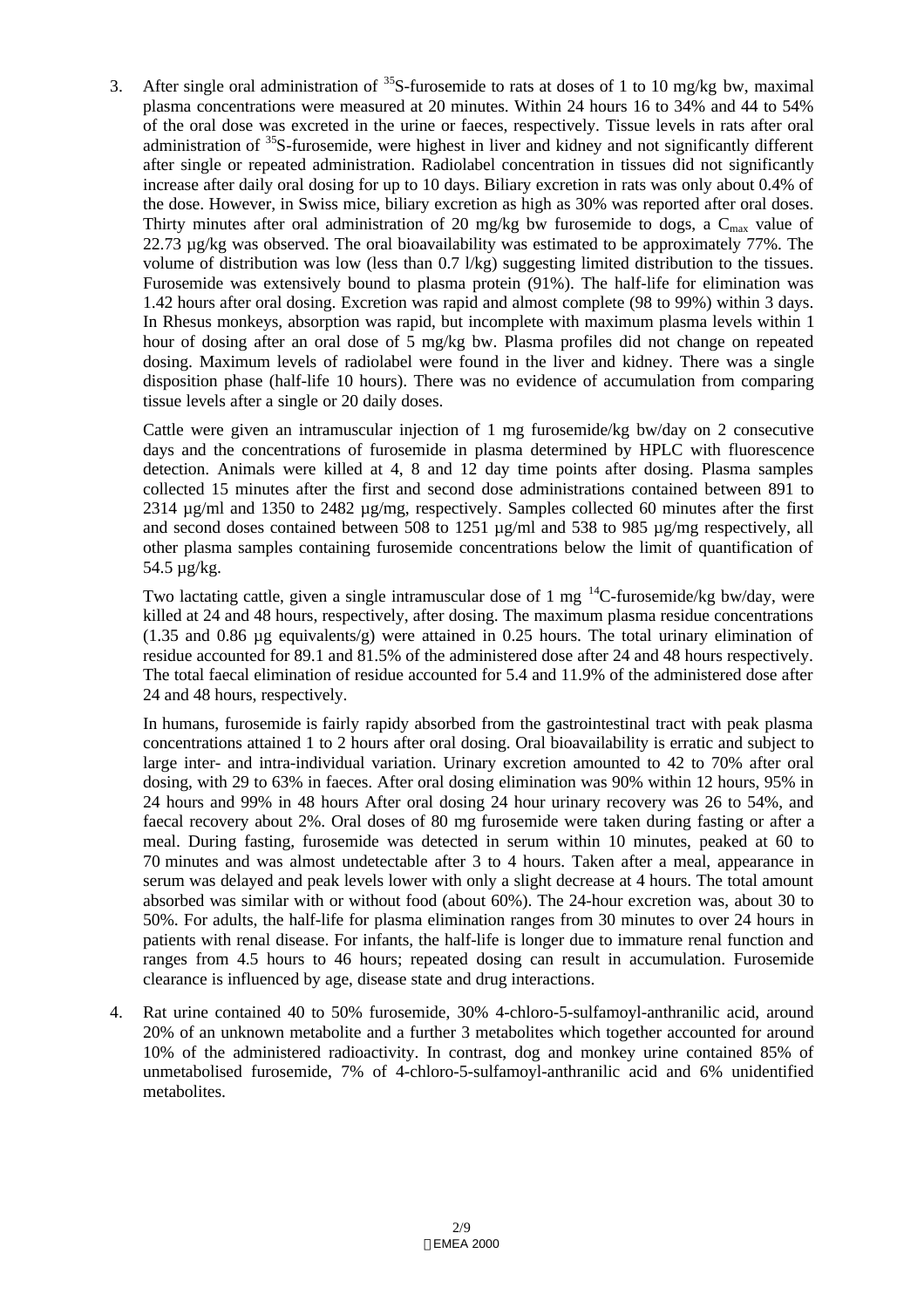In humans, a glucuronide metabolite is produced in varying amounts. There is debate over a potential metabolite, 4-chloro-5-sulfamoyl-anthranilic acid, which may be an artefact of the extraction process. 4-Chloro-5-sulfamoyl-anthranilic acid was reported to account for up to 13% and 10% of the radioactivity in serum from adult volunteers given oral and intravenous doses, respectively, of furosemide. The peak of an unidentified metabolite is also present in chromatograms of human serum. 4-Chlorosulpamoylanthranilic acid was identified as the only metabolite in serum, urine and faeces of healthy volunteers following oral or intravenous administration of  $35S$ -furosemide. After oral administration of  $35S$ -furosemide to adults, about 71% of the dose absorbed was recovered as unchanged furosemide, 9% 4-chlorosulpamoylanthranilic acid and 13% as an unknown metabolite After oral or intravenous administration of  $35S$ -furosemide to healthy subjects, approximately 2/3 of the activity recovered in urine (about 56% of the oral and 83% of the intravenous doses) was unchanged furosemide, with probably a glucuronide conjugate as the major metabolite) 4-chlorosulpamoylanthranilic acid was not detected. Another study using non-labelled furosemide and a metabolite-specific HPLC analysis confirmed the absence of the acid metabolite, with only the glucuronide conjugate identified. In young adult males, about 14% of an 80 mg dose of furosemide was recovered from urine as the glucuronide conjugate within 24 hours. In older men, the glucuronide accounted for only 7% of the dose.

- 5. The acute oral  $LD_{50}$  values were 1050 to 1850 mg/kg bw (mice), 2700 to 7537 mg/kg bw (rats), 243 mg/kg bw (guinea pig) and 720 mg/kg bw (rabbit). The acute oral  $LD_{50}$  in dogs was greater than 1000 mg/kg bw. The acute oral  $LD_{50}$  in newborn rats was 380 mg/kg bw. Signs of toxicity included weight loss diuresis, hypothermia, diarrhoea and vomiting.
- 6. B6C3F1 mice were fed diets containing 0, 570, 1700, 5100, 15 300 or 46 000 mg furosemide/kg feed for 14 days. All 5 males and one female given 46 000 mg/kg feed died. There was a doserelated reduction in body weight gain. Nephrosis was observed in mice given 15 300 and 46 000 mg/kg feed.

In a 13-week study, male mice were fed diets containing 0, 938, 1875, 3750, 7500 or 15 000 mg furosemide/kg feed and females were fed diets containing 0, 625, 1250, 2500, 5000, 10 000 or 20 000 mg/kg feed. There was a dose-related reduction in body weight gain. Liver to body weight ratios were higher in males which received 15 000 mg/kg feed and in females which received 5000 mg/kg feed and above. Nephrosis was observed in males given 7500 mg/kg feed and above and in females given 10 000 mg/kg feed and above. In addition, proteinaceous tubular casts were observed in males given 3750 mg/kg feed and above and in females given 5000 mg/kg feed and above. No NOELs could be identified from these studies as they did not include haematological, clinical chemistry or urinalysis investigations.

In a rat study, furosemide was administered at concentrations of 0, 570, 1700, 5100, 15 300 or 46 000 mg/kg feed for 14 days. Increased diuresis was observed in all studies (dose levels not quoted). Nephrosis was observed at 15 300 and 46 000 mg/kg feed. In a 13 week rat study, male rats were fed diets containing 0, 625, 1250, 2500, 5000 or 10 000 mg/kg feed and females received 0, 938, 1875, 3750, 7500 or 15 000 mg/kg feed. Nephrosis was seen at 5000 and 10 000 mg/kg feed in males and 7500 and 15 000 mg/kg feed in females. No NOELs could be identified from these studies as they did not include haematological, clinical chemistry or urinalysis investigations.

A 12-month study in rats (using dietary concentrations of 100, 320 or 1000 mg furosemide/kg feed) was also carried out. In addition, rats were given furosemide by gavage for 12 months at doses of 0, 50, 100, 200 or 400 mg/kg bw/day (5 days a week). Increased diuresis was seen in both studies at all doses. In the gavage study there were clinical signs and effects on body weight and food consumption at doses of 200 mg/kg bw or more, and treatmentrelated effects on mortality at 100 mg/kg bw or more. No NOEL could be identified in the dietary study due to inadequate reporting of results, or in the gavage study due to effects on kidney and adrenal weights at the lowest dose.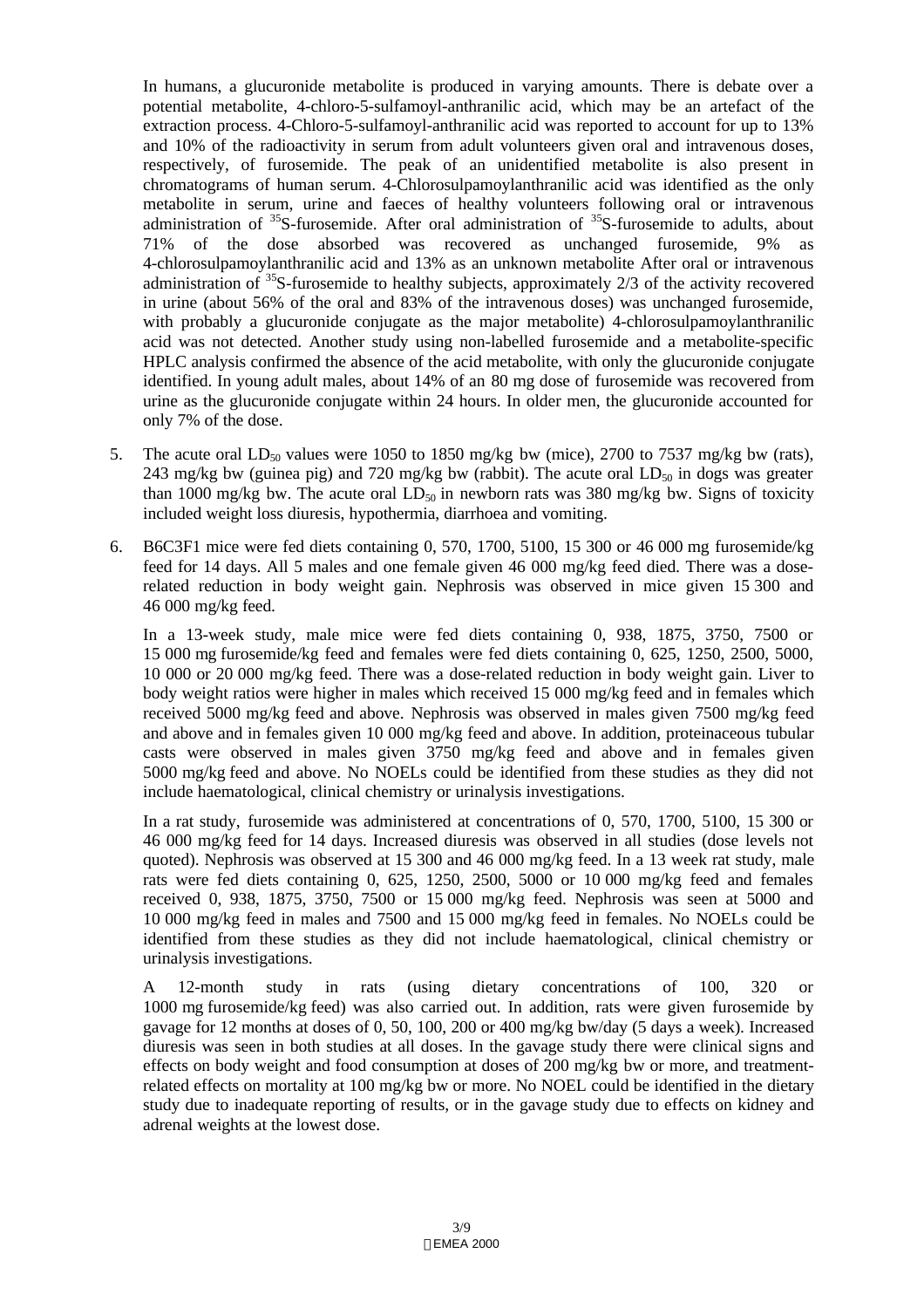Groups of 2 Beagle dogs per sex were given oral doses of 10, 30, 100 or 350 (reduced to 250 after 2 weeks) mg/kg bw/day, 5 days a week, for 6 months. The dose of 350 mg/kg bw caused anorexia, hypotonia, decreased serum sodium and potassium concentrations and the deaths of 2 dogs. Serum urea nitrogen and creatinine concentrations were increased at 100 and 250 mg/kg bw. At necropsy, scarring of the renal parenchyma was observed in all treated groups. No NOEL could be identified due to the renal pathology observed in all groups and inadequacies in the reporting of the study. In a one-year study groups of beagle dogs were given daily oral doses of 0, 4, 8, 16 and 32 mg/kg bw 5 days a week, as a divided dose 7 hours apart. Dosedependent effects on haematology were observed at doses of 8 mg/kg bw or more and renal pathology at doses of 16 mg/kg or more. A NOEL of 4 mg/kg bw (2 mg/kg bw twice a day) was established, but should be treated with caution due to the dosing regimen (divided dose at longer than the elimination half-life, only 5 days of treatment a week) and extensive electrolyte therapy received by treated animals.

Several studies were carried out in which monkeys were given oral doses of furosemide for periods ranging from 3 days up to 12 months. The doses used were 400 to 1600 mg/kg bw/day (for 3 days), 4.4, 12, 27 mg/kg bw (for 30 days), 0.8 to 30 mg/kg bw (for 3 months) 6 to 48 mg/kg bw/day (for 6 months and 12 months). Deaths occurred at 600 mg/kg bw and above in the 3-day study. Deaths, loss of body weight, anorexia, and diuresis were observed at 13.5 mg/kg bw and above in the 3-month studies. Effects on serum chemistry were observed at 2.2 mg/kg bw and above in the 3-month studies. Statistically significant increases in kidney and adrenal weights were observed at doses of 0.8 mg/kg bw and above in one 3-month study, which appeared to be independent of effects on bodyweight. Statistically significant increases in kidney weights were also observed at the lowest dose at 12 months, also without significant effects on bodyweight. The histological findings in animals which died included renal tubule dilatation with casts, bone marrow hypoplasia and skeletal muscle fibre atrophy. No overall NOEL could be identified for repeated dose toxicity in the monkey due to the effects on organ weights at the lowest doses in both the 3 and 12-month studies.

- 7. Oral and intramuscular administration to cattle at twice the therapeutic dose was well tolerated with diuresis for 4 hours after dosing and reduced serum potassium for up to 48 hours. In tolerance studies in the rabbit single and repeated parenteral administration resulted in transient localised irritation and inflammation after subcutaneous and intramuscular dosing.
- 8. According to brief summaries, groups of 30 male and female NMRI mice and Wistar rats were exposed to dietary doses equivalent to about 19, 60 and 200 mg/kg bw (mice), and 9, 28 and 90 mg/kg bw (rats) for at least 60 days prior to, and during mating. Exposure of females continued through pregnancy and lactation. No adverse effects on health, fertility, pregnancy and postnatal development were reported in either parent group or  $F_1$  generation were reported. No NOELs could be identified due to the limited information available.

Male and female rats were given 100 mg/kg bw/day, 5 days a week, for 3 weeks prior to mating. Treatment of the females continued through pregnancy and lactation. Treatment of the  $F_1$  pups commenced after weaning and continued throughout mating, gestation and lactation. There was no effect on fertility or viability of the offspring. No NOEL could be identified from this study, the duration of dosing prior to mating was too short, only one dose level was used, and only a limited number of pups were examined.

9. Pregnant mice were given daily oral doses of 50 mg furosemide/kg bw from days 6 to 8, days 9 to 11 or days 12 to 14 of gestation followed by caesarian section on day 18. Increased incidences of hydronephrosis and/or skeletal irregularities were observed in the treated groups. No evidence of foetotoxicity or teratogenicity was reported in a second study in which oral doses of 25, 50 or 100 mg furosemide/kg bw were administered to pregnant mice. Maternotoxicity was observed at all doses, no skeletal examinations were conducted and only a small number of foetuses were available in the treated groups due to poor pregnancy rates.

Daily oral administration of 50, 150 or 300 mg/kg bw to pregnant rats, throughout gestation, did not result in embryotoxicity or teratogenicity, according to the brief summary provided. Maternotoxicity was observed at all doses, no skeletal examinations were conducted and only a small number of foetuses were available in the treated groups due to poor pregnancy rates.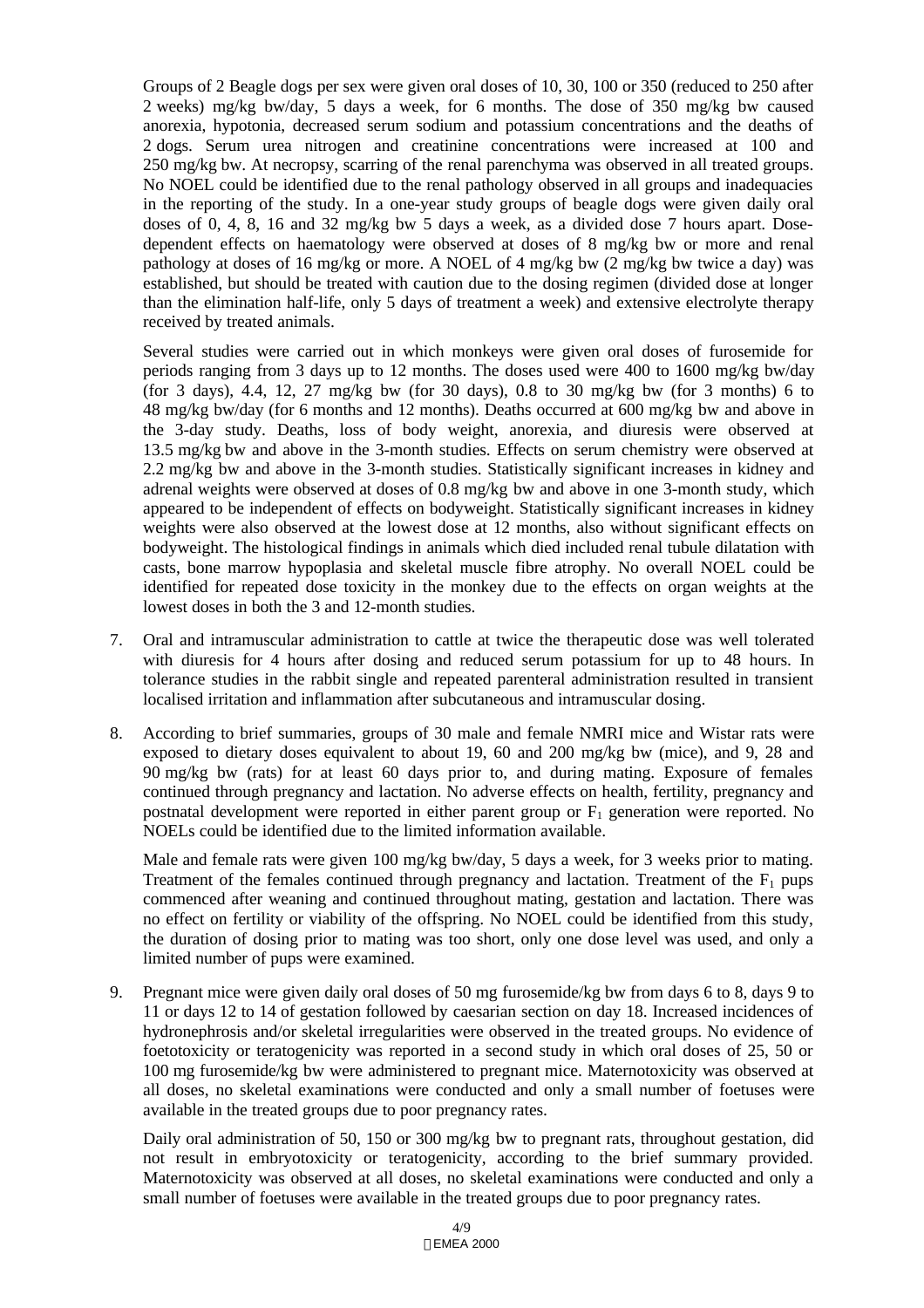No evidence of teratogenicity was observed in foetuses from groups of pregnant rats orally treated with twice daily doses of 0, 37.5, 75, 150 and 300 mg/kg bw on gestation days 6 to 17. Maternal deaths occurred at 150 and 300 mg/kg bw. Maternal bodyweight gain was reduced at all but the lowest dose. Foetotoxicity (increased resorptions and reduced live weights) was observed at the two highest doses. Dose-related increases in wavy ribs were observed at all dose levels and 5 foetuses in the 150 mg/kg bw groups had scapular malformations.

Groups of NZW rabbits received furosemide by oral gavage at doses of 0, 50 and 75 mg/kg bw/day on days 6 to 18 of gestation. Survivors were sacrificed on day 29 of gestation. At 75 mg/kg bw marked toxicity was observed with 68.7% mortality. Significant reductions in bodyweights and food consumptions, and changes in haematocrit and chloride levels were observed in the treated groups. At 75 mg/kg bw pathological changes on the kidney were seen. No compound related effects on foetuses were reported. Groups of New Zealand White rabbits received oral doses of 0, 25, 50 and 100 mg/kg bw from days 8 to 15 of gestation. Bodyweight loss occurred at 50 and 100 mg/kg bw, with reductions in weight gain at 25 mg/kg bw. Increased incidence of abortions and maternal deaths, and resorbed or dead foetuses occured in all treated groups. No NOEL for materno- or foetotoxicity could be identified. Groups of New Zealand White rabbits were given daily oral doses of 50 mg/kg bw on days 6 to 8, 9 to 11, 12 to 14 or 15 to 17 of gestation. All treated groups lost body weight during treatment. Increased incidence of abortion and maternal death were observed in the groups treated from day 12 onwards. Foetotoxicity (increased late resorptions, foetal death and increased incidence of hydronephrosis) was observed in the treated groups.

Groups of pregnant yellow-silver rabbits received daily oral gavage doses of 0, 12.5, 25, 50 or 100 mg furosemide/kg bw from day 8 to 15 of gestation. Maternal toxicity was evident at all doses in a dose-related fashion. There was evidence of foetotoxicity in the form of decreased numbers of viable foetuses and decreased foetal weight at 25 and 50 mg/kg bw, and a slight decrease in viability at 12.5 mg/kg bw. There was no significant evidence of teratogenicity. Groups of mated female rabbits were dosed orally throughout gestation with daily doses of 0, 25, 50 and 150 mg/kg bw. All rabbits at the highest dose and 12 out of 21 at 50 mg/kg bw died during the study. Treatment-related increases in dead foetuses and resorptions were observed. There were no reported malformations and foetal weight was not affected. Groups of pregnant yellow-silver rabbits received furosemide at oral gavage doses of 0, 25 and 50 mg/kg bw/day on days 7 to 19 of gestation. Maternal deaths occurred in both treated groups. Significant reductions in bodyweights and food consumptions were observed in the treated groups. No compound related effects on foetuses were reported.

Domestic cats were given daily oral doses of 1.25, 2.5 or 5 mg furosemide/kg bw from days 13 to 27 of gestation and the foetuses were delivered on day 53. Cats given 5 mg/kg bw showed increased diuresis, reduced body weight gain and drank more water. There were no effects on litter size, placental or foetal weight, the numbers of dead/immature foetuses, and no evidence of teratogenicity. However, the highest dose used in the study was below the recommended therapeutic dose for cats.

Overall, despite the fact that none of the reported studies meet current standards, there was no evidence of overt teratogenicity from furosemide in any species. Adverse effects on the foetus or offspring were only observed in association with maternal toxicity. However, it is not possible to identify NOELs for fertility, maternotoxicity or foetotoxicity.

10. In 3 bacterial reverse mutation studies using *Salmonella typhimurium* strains TA 98, TA 100, TA 1535, TA 1537 and TA 1538, and *Escherichia coli* WP2uvrA, furosemide at concentrations of up to 10 000 μg/ml did not increase incidence of mutations with or without metabolic activation. In an *in vitro* HPRT gene mutation test using cultured V79 cells, furosemide at concentrations of 200 to 2000 μg/ml did not increase incidence of mutations with or without metabolic activation. No increases in <sup>3</sup>H-thymidine incorporation were reported in an unscheduled DNA synthesis test using A549 human cell cultures treated with concentrations of 0.1 to 1000 μg furosemide/ml, with or without metabolic activation.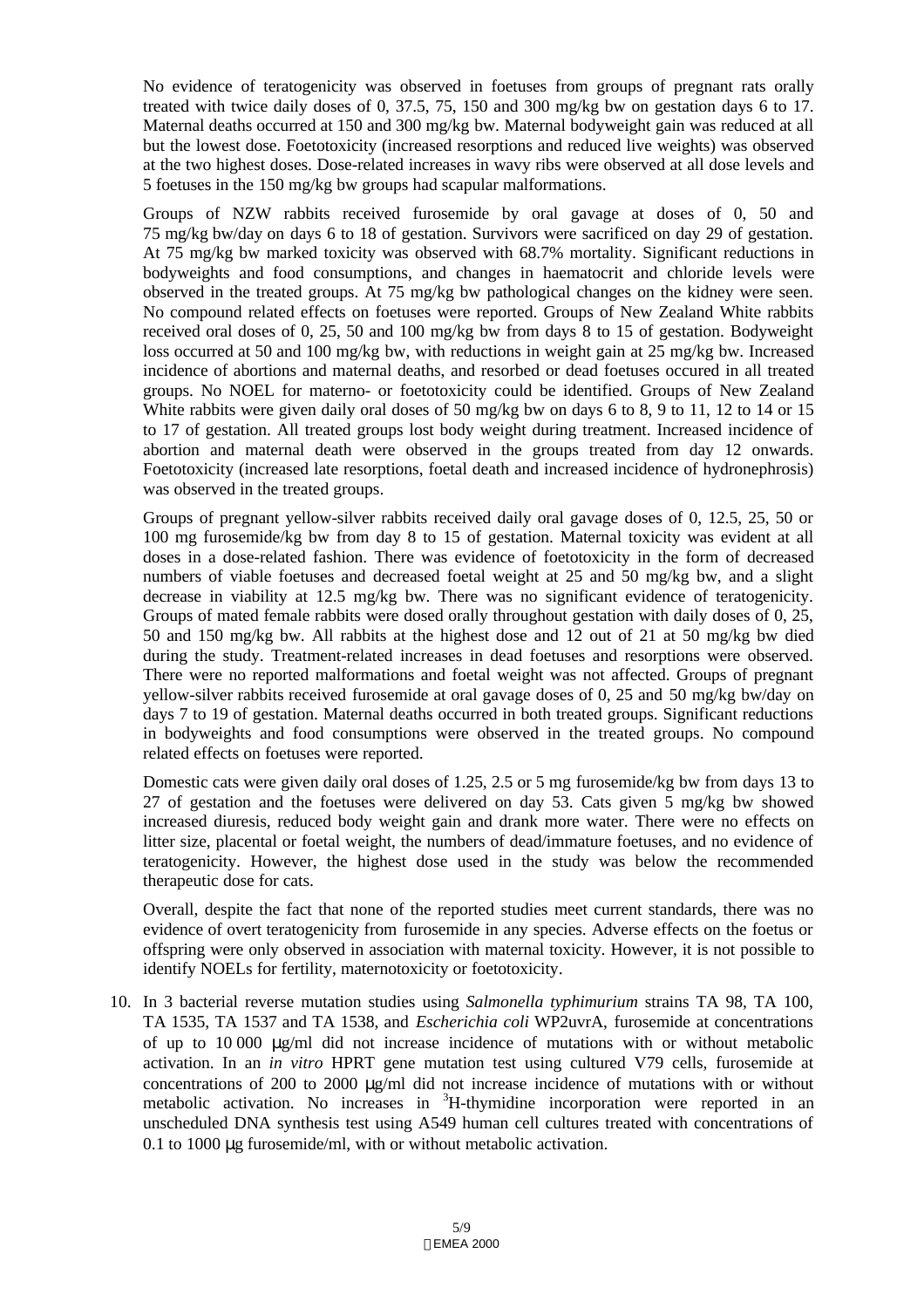An *in vitro* mouse lymphoma assay was conducted using L5178Y cells treated with furosemide (62.5 to 1500 μg/ml without metabolic activation and 250 to 1800 μg/ml with metabolic activation). An equivocal response was observed without metabolic activation, with a marginal response at 1500 μg/ml in the first trial and a weaker response at 1000 μg/ml only in the second. With metabolic activation, positive responses occurred in both trials at 1800 μg/ml. Overall the test was considered positive, although the effect may have been due in part to an acidic pH shift. Reproduceable and dose-related increases in sister chromatid exchanges (SCEs) and chromosome aberrations were observed in an *in vitro* cytogenetics study using cultured Chinese hamster ovary (CHO) cells. Increases in sister chromatid exchanges were observed at concentrations of 500 μg/ml or more with or without metabolic activation. Increases in chromosome aberrations were observed at doses of 1257 μg/ml or more without metabolic activation, and 2500 μg/ml or more with or without metabolic activation. Increased incidences of chromosome aberrations were reported in cultured human leukocytes exposed to concentrations of 0.2 to 0.8 mg furosemide/ml for periods of 24 to 72 hours. In 3 brief reports, furosemide was also reported to induce chromosome aberrations in cultured Chinese hamster lung fibroblasts at concentrations of 0.5 to 2.0 mg/ml.

In a non-standard *in vivo* chromosomal study, furosemide was reported to cause chromosome aberrations (translocations and autosomal and sex chromosomal univalents) in testicular meiotic cells of male mice treated with single intraperitoneal doses doses of 0.31 to 50 mg furosemide/kg bw and sacrificed over a 5-week period, corresponding to the spermatogenic cycle. Statistically significant differences were sporadic and there was no clear dose relationship. Furosemide was negative in an *in vivo* bone-marrow micronucleus study in mice treated with two oral doses of 0, 4, 40 or 200 mg/kg bw, at 24-hour intervals. However, the study was not considered valid as the highest dose used was only 13% of the oral acute  $LD_{50}$ value in the mouse, there was no evidence of cytotoxicity in the target tissue, the single sampling time was only 6 hours after the second dose, and no positive control group was used. Furosemide was also negative in an *in vivo* bone marrow chromosome aberration study in Chinese hamsters given a single oral dose of 800 mg/kg bw and killed at 12, 24 or 48 hours. Although the dose used resulted in clinical effects lasting for 24 to 48 hours, there was little evidence of cytotoxicity in the target tissue.

Furosemide does not cause gene mutations in bacterial cells or mammalian cells *in vitro*. Furosemide was positive for clastogenicity in a number of *in vitro* studies including human leucocytes. The available *in vivo* studies were inadequate to conclude on the mutagenicity of furosemide. It should also be noted that the parent compound, sulphanilamide, has also been reported to be clastogenic and a spindle poison. No overall conclusions can therefore be reached on the mutagenicity of furosemide.

11. Furosemide was tested for carcinogenicity in rat and mouse bioassays carried out for the National Toxicology Program of the United States.

 $B6C3F<sub>1</sub>$  mice received dietary doses equivalent to mean doses of 0, 91 and 191 mg/kg bw in males and 0, 99 and 214 mg/kg bw in females. A dose-related increase, statistically significant in the high dose, was observed in malignant mammary tumours in females. The incidence in the high dose was reported to be about five times the historical rate for this neoplasm. There was an increase in malignant lymphomas in treated females that showed a significant positive trend. There was a significant positive trend in the incidence of hepatocellular carcinomas in treated males. Mucosal epithelial hyperplasia and submucosal chronic focal inflammation of the urinary bladder was increased in male mice. Increased incidences and severity of nephropathy were observed in treated males and females. Increased incidences of nonneoplastic lesions of the forestomach, lung, brain, ovary or uterus and prostate were also observed in treated animals.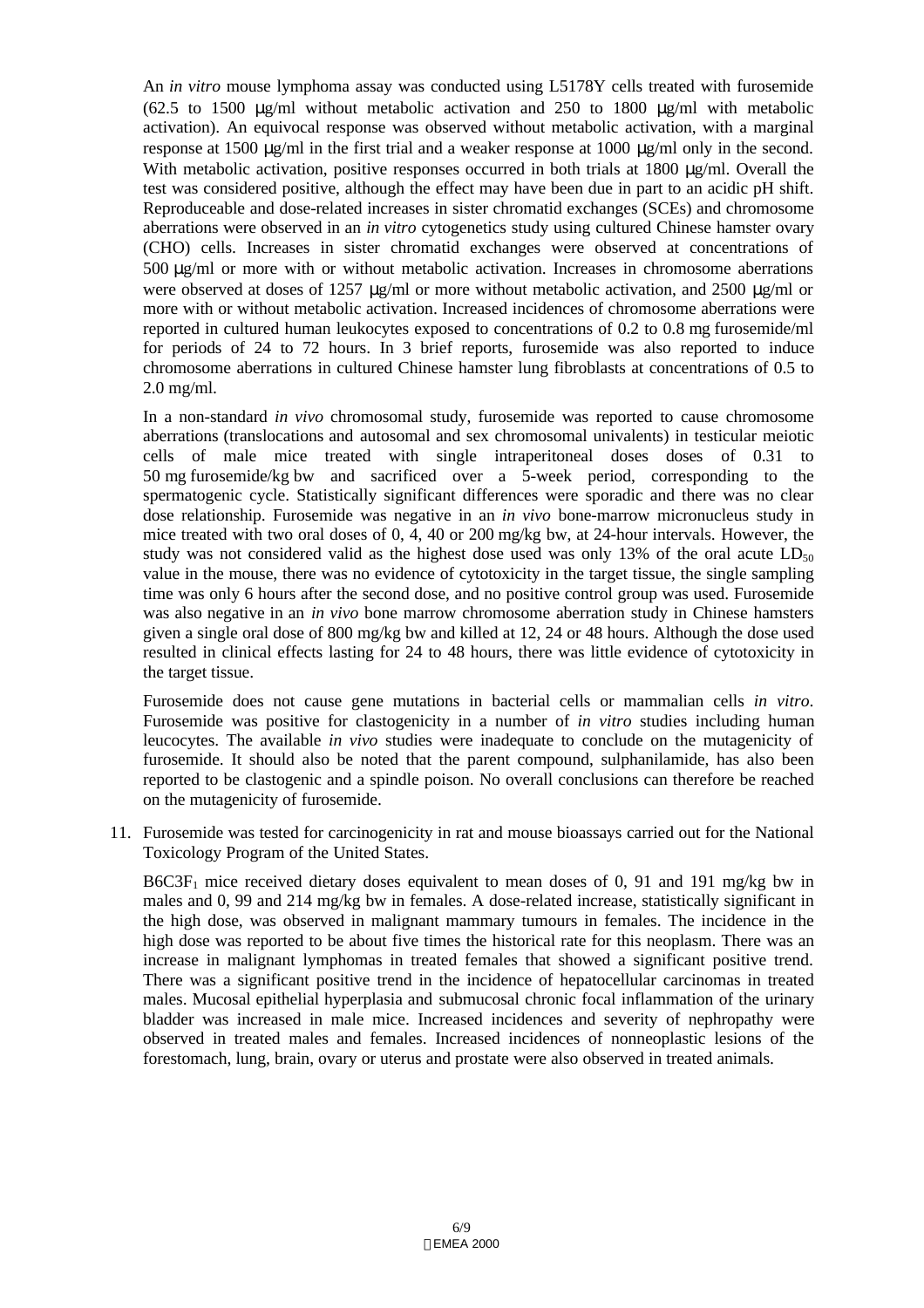Groups of 50 male and female F344 rats received diets equivalent to mean doses of 0, 14 and 29 mg/kg bw in males; and 0, 16 and 31 mg/kg bw in females. Malignant meningiomas of the brain were observed in 3 low dose males and in none of the other groups. The historical control incidence of menigiomas in F344/N rats is 2 out of 1928 (0.1%). Renal tubular cell adenomas were observed in 3 control males, 4 low dose males and 5 high dose males. Renal tubular carcinomas were observed in one male in the low dose and one in the high dose. Combined incidences of both tumours were 6%, 10% and 12%; the highest previously recorded incidence in untreated controls was 6%. In females there was an increased incidence of C-cell adenomas with a significant positive trend (control 8%, low 12%, high 22%), but no increase in C-cell hyperplasia. Incidence of nephropathy was similar in all groups, but severity was greater in the high dose males.

Overall, it would appear that furosemide is carcinogenic in female mice and probably in males. The data available on the rat are inadequate as the doses used did not achieve the maximum tolerated dose, survival in males was inadequate, and the pathological examination of low dose females was insufficient.

12. Studies were carried out to investigate the nephrotoxic potential of furosemide in neonatal rats. Pregnant rats were treated with furosemide at various stages of gestation and the kidneys of the offspring were examined. The offspring of control rats had more glomeruli per kidney than the offspring of treated rats. The offspring of treated rats had larger glomeruli than the controls. The significance of these findings is unclear.

Studies were carried out to investigate the ototoxicity of furosemide. There was a temporary loss of hearing when 60 mg/kg bw was given intravenously to guinea pigs but a single oral dose of 90 mg/kg bw had no effect on hearing. Oral doses of 45 mg/kg bw/day for 14 days had no effect on the hearing of guinea pigs. Pre-treatment with gentamycin did not increase the effect, but pretreatment with kanamycin slightly increased both incidence and severity of hearing loss. A higher incidence of hearing loss was also noted in furosemide-treated animals with mercuric chloride-induced renal damage. These studies indicate that furosemide is ototoxic, but only at high doses.

- 13. Furosemide was devoid of antimicrobial activity against 99 strains of bacteria of human or bovine gut origin.
- 14. In humans the rarely reported adverse effects include fluid and electrolyte imbalance, gastrointestinal disturbances, skin rashes and photosensitivity reactions, bone marrow depression, pancreatitis and ototoxicity and deafness. These are generally associated with high-dose parenteral treatment. Furosemide has a number of serious interactions with other drugs. It may intensify the nephrotoxicity of some cephalosporin antibiotics and enhance the ototoxicity of aminoglycoside antibiotics. Furosemide enhances the hypotensive action of other antihypertensive agents. Co-administration of furosemide with angiotensin-converting enzyme inhibitors can result in a marked reduction in blood pressure.
- 15. A toxicological ADI could not be established because no overall NOELs could be identified from the repeated-dose toxicity and reproductive toxicity studies, no overall conclusion could be drawn regarding genotoxicity and there was evidence of carcinogenicity in mice. However a pharmacological ADI of 2.5 μg/kg bw (150 μg/person) was established by applying a safety factor of 100 to the oral NOEL of 0.25 mg/kg bw for diuresis in the dog.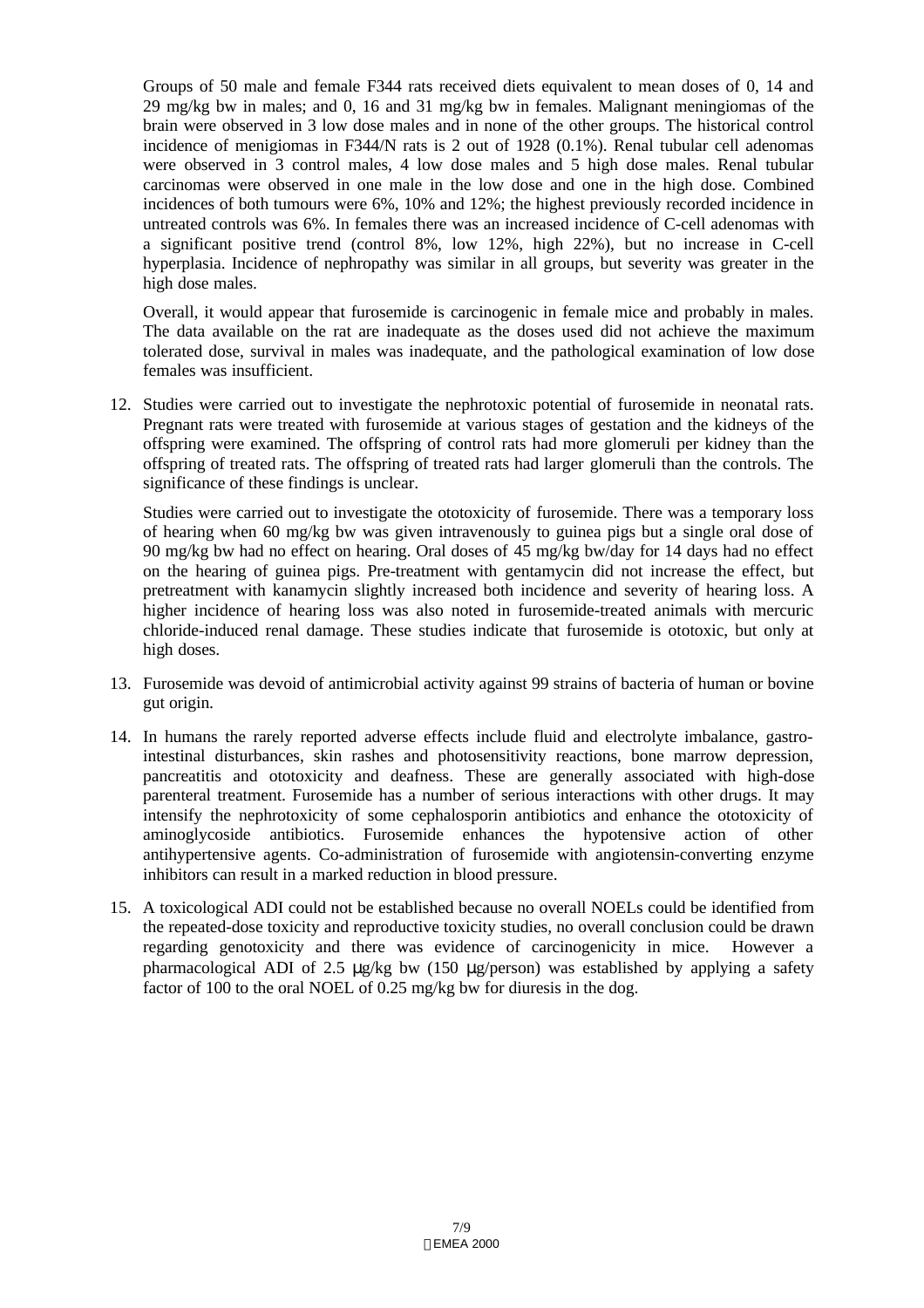- 16. Two lactating cattle, given a single intramuscular dose of 1 mg  $^{14}$ C-furosemide/kg bw/day, were killed at 24 and 48 hours, respectively, after treatment. The total residue concentrations in the first 4 post-dosing milk samples (collected at 12-hour intervals with the first dose collected 12 hours after dosing) were 330, 50, 16 and 6 µg equivalents/kg respectively. At 24 and 48 hours after dosing the total residue concentrations were 152 and 96 µg equivalents/kg in kidney, 6 880 and 599 µg equivalents/kg in injection site skin, 65 000 and 25 000 µg equivalents/kg in injection site muscle and less than 40 µg equivalents/kg in all other tissues.
- 17. Three studies were reported aimed to clarify whether 4-chloro-5-sulfamoyl-anthranilic acid is a metabolite of furosemide or merely an artefact generated during the analytical procedures. From the new studies is was concluded that furosemide was resolved from 4-chloro-5-sulfamoylanthranilic acid by the proposed routine analytical method based on HPLC, that no 4-chloro-5 sulfamoyl-anthranilic acid is produced when using the proposed extraction procedure and that 4-chloro-5-sulfamoyl-anthranilic acid formation correlates to the length of time incurred tissue extracts are exposed to acidic conditions.
- 18. Cattle were given an intramuscular injection of 1 mg furosemide/kg bw/day on 2 consecutive days and the concentrations of furosemide in tissues and plasma determined by HPLC with fluorescence detection. Animals were killed at 4, 8 and 12 day time points after dosing. The concentrations of furosemide in all injection site tissues were below the limit of quantification of 54.5  $\mu$ g/kg. With the exception of 1 fat sample (containing 54.5  $\mu$ g/kg 4 days after the second dose) all other tissue samples contained residue concentrations below the limit of quantification of the analytical method  $(51.1 \mu g/kg)$ .
- 19. Eight lactating cows (4 in early and 4 in late lactation) were given an intramuscular injection of 1 mg furosemide/kg bw/day on 2 consecutive days and the concentrations of furosemide in milk and plasma were determined by HPLC with fluorescence detection. The concentrations of furosemide in milk samples after the second dose ranged from 191 to 492 µg/kg at 12 hours, 8 to 55 µg/kg at 24 hours, less than 5 to 22 µg/kg at 36 hours and less than 5 µg/kg in all samples at 48 hours. Plasma samples collected immediately prior to, 15 and 60 minutes after the first dose contained less than 5 µg/ml, between 1.2 to 2.7 µg/ml and 0.8 to 1.2 µg/ml respectively. Samples collected immediately prior to, 15 and 60 minutes after the second dose contained less than 5µg/ml, between 1.1 to 2.3 µg/ml and 0.6 to 1.6 µg/ml respectively.
- 20. Comparison of the radiolabelled and non-radiolabelled residue depletion data for milk suggests that furosemide accounts for practically all of the total residue present. The likely consumption of residue from tissues should not present a risk to consumers. Furosemide concentrations in milk had depleted to below 5  $\mu$ g/kg in 2 days (i.e. by the forth milking).
- 21. No residue data were provided for pigs and horses.
- 22. A routine analytical method for furosemide based on HPLC with fluorescence detection was available. The limits of quantification of the routine analytical method were 50  $\mu$ g/kg for bovine liver, muscle, kidney and fat and 5 µg/kg for bovine milk.